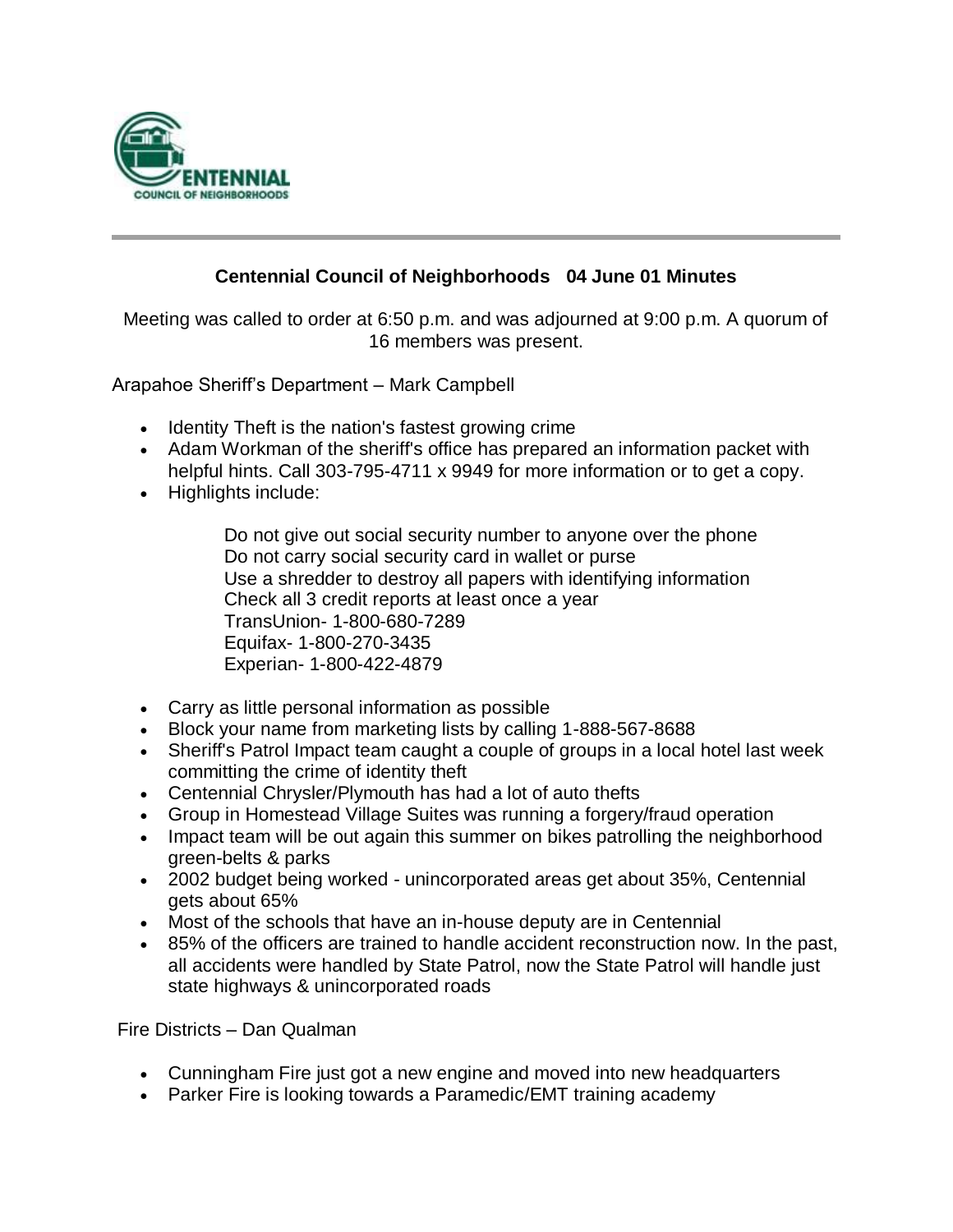- Looking for paramedics. Entrance tests will be held on 13 August
- Because of increased number of accidents, Parker Fire is adding a "day cover" rescue crew. Will work an 11 hour shift in addition to the current regular two 24 hour shift crews
- There were 3 large fires over the Memorial Day holiday that required help from fire crews in communities from Denver to Larkspur
- Additional information at

[www.parkerfire.org](http://www.parkerfire.org/) [www.southmetro.org](http://www.southmetro.org/) [www.cfpd.org](http://www.cfpd.org/) www.littletongov.org/fire

Arapahoe Library District – Eloise May

- 4 libraries in city of Centennial and 4 in unincorporated area
- Summer Reading Program for adults runs from 9 June to 4 August. Read a book, fill out an entry form to enter weekly prize drawings. One entry per book.
- Starting 18 June, eBooks will be available for 3 week check-out. Each eBook is a portable reader containing 10 to 12 books in electronic format. Call the library to reserve one.
- Effective 1 June, all new books that are on-order but have not arrived may be reserved ahead of time. Names will be contained in the library catalog
- You can sign up for e-mail newsletter from library. To subscribe, send your e-mail address to [ask@ald.lib.co.us](mailto:ask@ald.lib.co.us)

You can also get a printed copy of the newsletter at this same address, or by calling 303-798-2444

• New Smoky Hill library will be about 40,000 sq. ft. Currently, leased space is about 8000 sq. ft. Ground breaking will be late this year or early next year. It will take about a year to build. Location is Smoky Hill road just east of Tower.

South Suburban Park & Recreation – Jean Flynn

- Miniature golf facility is now approved at the Family Sports Center
- Senior area at Cornerstone Park has opened, including a large shelter along with all the normal activities
- Meeting on 21 June at 6:30 p.m. at Goodson Center concerning master plan revisions for including new open space and a dog "off-leash" area in the area northwest of the Goodson Center adjacent to DeKoven Park
- Heritage Greens newly renovated playground being dedicated on 13 June at 9:30 a.m.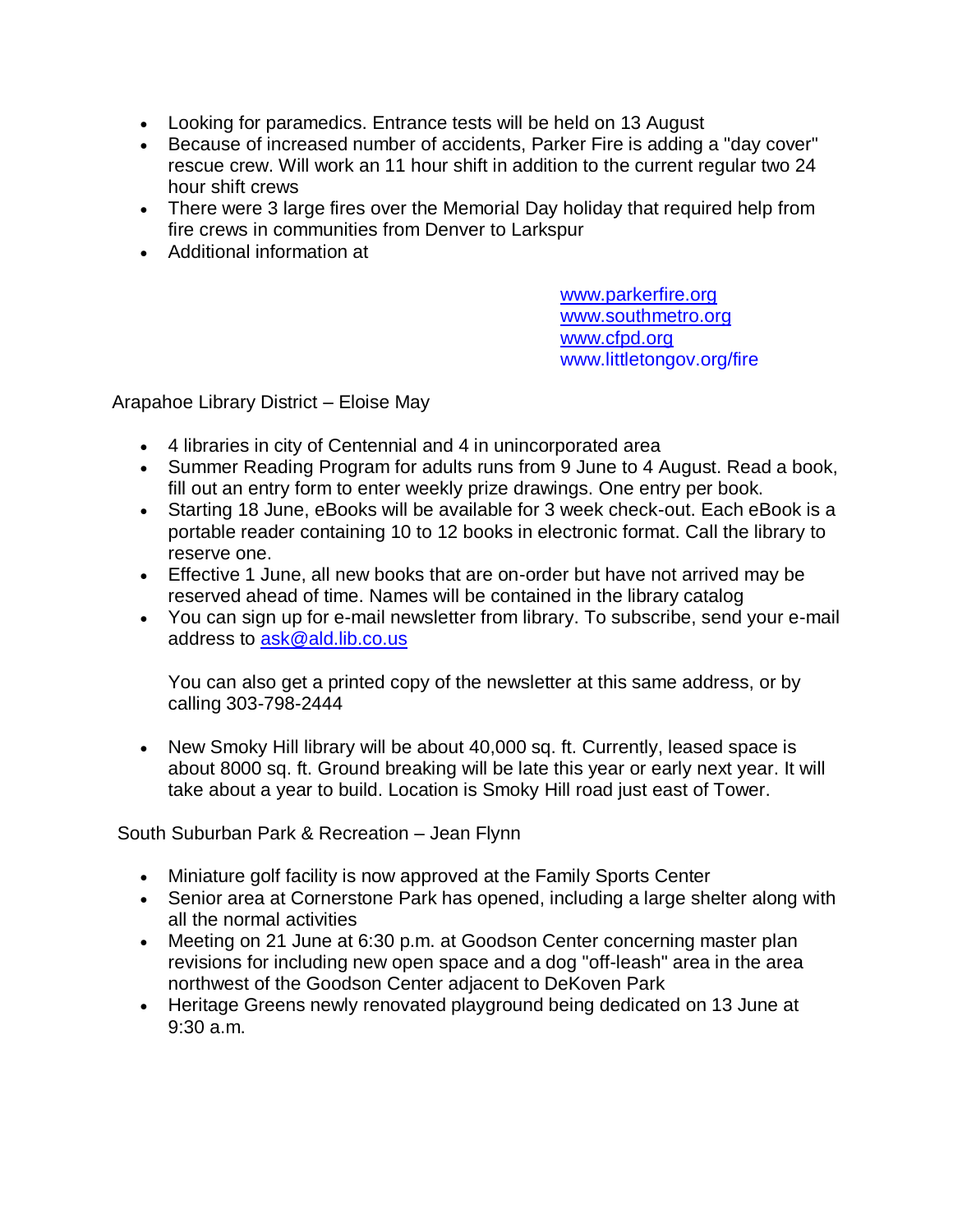Arapahoe Parks & Recreation – Rebecca Nash

- Tree planting, path paving, and swimming pool construction is moving ahead
- Information available at 303-730-6109

City of Centennial – Mayor - Randy Pye

- City just opened a new "environmental" park at Jordan & Arapahoe Roads. City plans to create more of this kind of "passive" park
- Public hearing on 12 July concerning Willow Creek # 1 annexation into Centennial. If approved, they will become part of Centennial on 12 August
- Centennial is against the approval of Estancia's comprehensive plan amendment to increase population density on development of 80 acres
- King's Point, which is in Aurora, is another new development that will be opposed by Centennial because of a very large increase in traffic through existing neighborhoods
- City Council in process of developing 2002 budget. Centennial will have 4 town meetings to get citizen input in July. Then in August, will have another 4 meetings to review the results. Meetings will cover tax rates and the services desired. Ballot placement will be first week in September
- Centennial Citizen newspaper provides excellent coverage of the meetings and other information for Centennial. Subscriptions available at 303-688-4222 X15
- Centennial will have a web site within the next 30 days

City of Centennial – Council Ward 3 – Andrea Suhaka

- On committee to find new city clerk
- City planning commission meeting at 6 p.m. on 5 June

City of Centennial – Council Ward 2 – Bart Miller

- Chairman of committee to find a new city clerk. If not find someone in 60 days, the law requires special election, which is fairly costly
- Need to know city expenses by July so they can determine the tax rate. Citizen input is extremely important

Breakfast Optimist Club - Russ Oberlin

- Clubs already exist in Littleton
- Trying to start a new club in the city of Centennial. Club is noted for being "A Friend of Youth".
- Call Russ at 303-798-8984 or roberlin@prodigy.net for further information
- Information meeting at "*The Egg and I*" restaurant at 7 a.m. on 11 June (6818 S) Yosemite St)